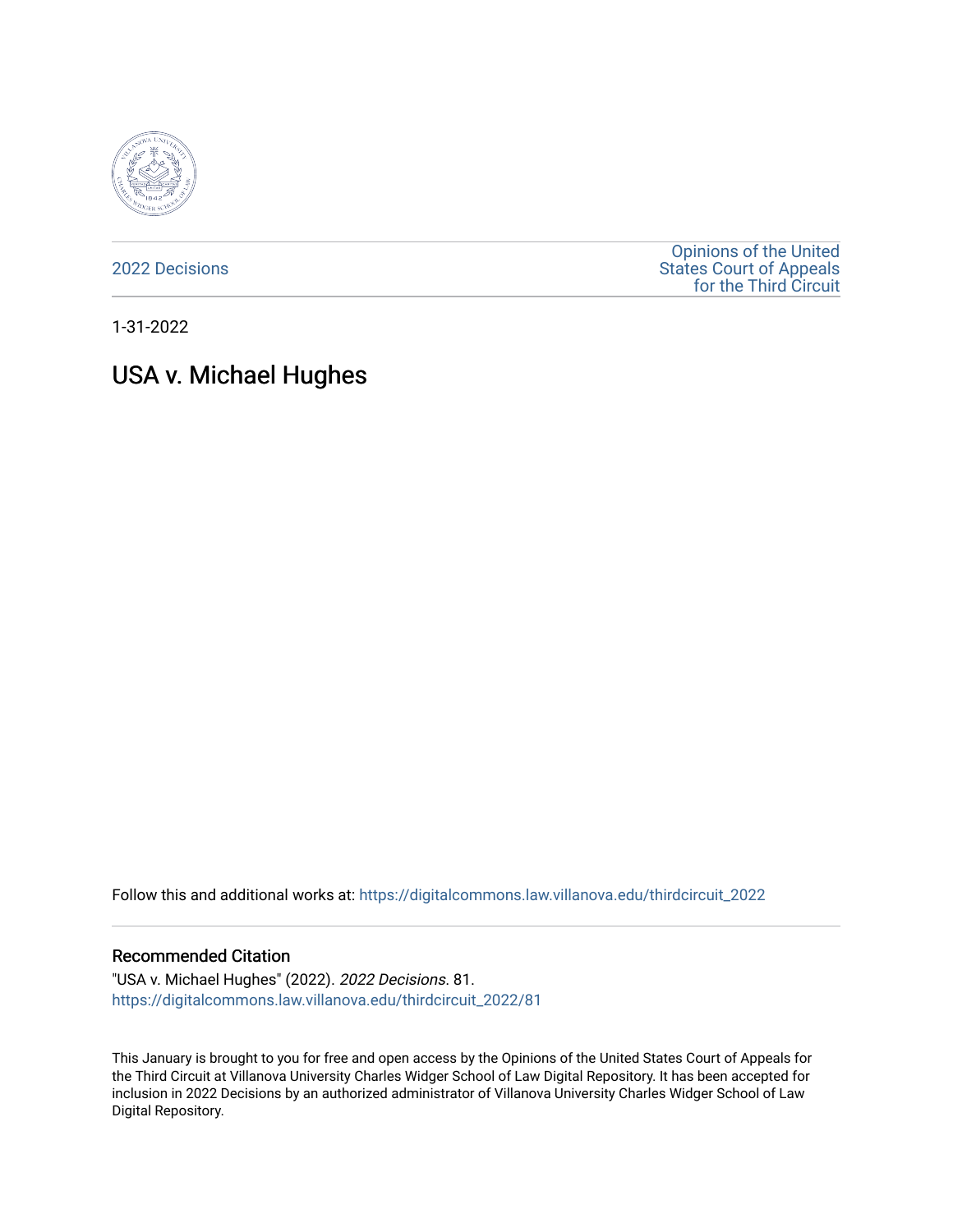## NOT PRECEDENTIAL

# UNITED STATES COURT OF APPEALS FOR THE THIRD CIRCUIT

No. 21-1465  $\frac{1}{2}$  ,  $\frac{1}{2}$  ,  $\frac{1}{2}$  ,  $\frac{1}{2}$  ,  $\frac{1}{2}$  ,  $\frac{1}{2}$  ,  $\frac{1}{2}$  ,  $\frac{1}{2}$  ,  $\frac{1}{2}$  ,  $\frac{1}{2}$  ,  $\frac{1}{2}$  ,  $\frac{1}{2}$  ,  $\frac{1}{2}$  ,  $\frac{1}{2}$  ,  $\frac{1}{2}$  ,  $\frac{1}{2}$  ,  $\frac{1}{2}$  ,  $\frac{1}{2}$  ,  $\frac{1$ 

### UNITED STATES OF AMERICA

v.

MICHAEL HUGHES, Appellant

 $\mathcal{L}_\text{max}$ 

On Appeal from the United States District Court For the Eastern District of Pennsylvania No. 2:17-cr-00606-002 District Judge: Honorable Cynthia M. Rufe

Submitted January 28, 2021

Before: HARDIMAN, SHWARTZ, and SMITH, *Circuit Judges*

(Filed: January 31, 2022)

# OPINION\*

<sup>\*</sup> This disposition is not an opinion of the full Court and pursuant to I.O.P. 5.7 does not constitute binding precedent.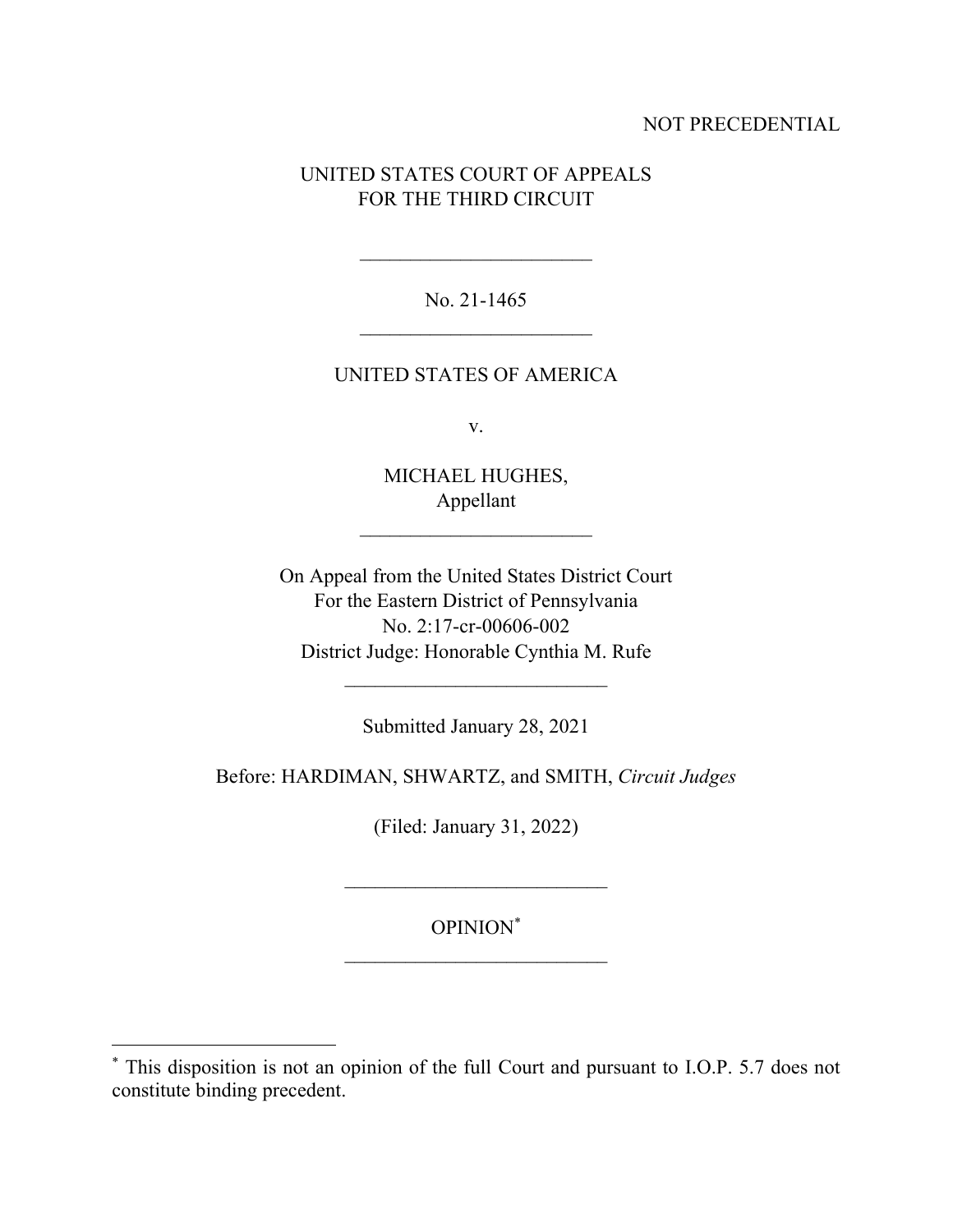#### SMITH, *Circuit Judge*.

Michael Hughes appeals the District Court's denial of his oral motion to proceed *pro se* for criminal sentencing. The Government rightly concedes that the District Court erred in denying Hughes's request without a colloquy. We will, accordingly, vacate Hughes's sentence and remand the matter to the District Court.<sup>1</sup>

#### \* \* \*

The Sixth Amendment right to assistance of counsel implies a right of selfrepresentation. *United States v. Peppers*, 302 F.3d 120, 130 (3d Cir. 2002) (citing *Faretta v. California*, 422 U.S. 806, 820 (1975)). "Thus, a defendant who chooses to represent himself must be allowed to make that choice, even if it 'works ultimately to his own detriment.'" *Id.* (quoting *Faretta*, 422 U.S. at 834). This choice must, however, be voluntarily, intelligently, and competently made. *United States v. Jones*, 452 F.3d 223, 228 (3d Cir. 2006) (first quoting *Peppers*, 302 F.3d at 130–31; and then quoting *United States v. Welty*, 674 F.2d 185, 187 (3d Cir. 1982)). And the District Court's primary responsibility is to inquire into whether the choice was so made. *Id.*

At sentencing, Hughes asked that his appointed counsel be relieved. After the District Court denied that request, Hughes explicitly stated—twice—that he "would like to represent [himself]." App'x at 815a–16a.The District Court denied that request as well, telling Hughes, "You're represented by counsel today for sentencing, and we are proceeding." *Id.* at 816a. Hughes asserted that he "ha[d] the right to do so." *Id.* But the

<sup>&</sup>lt;sup>1</sup> The District Court had jurisdiction under 18 U.S.C.  $\S$  3231. We have jurisdiction under 18 U.S.C. § 3742 and 28 U.S.C. § 1291.